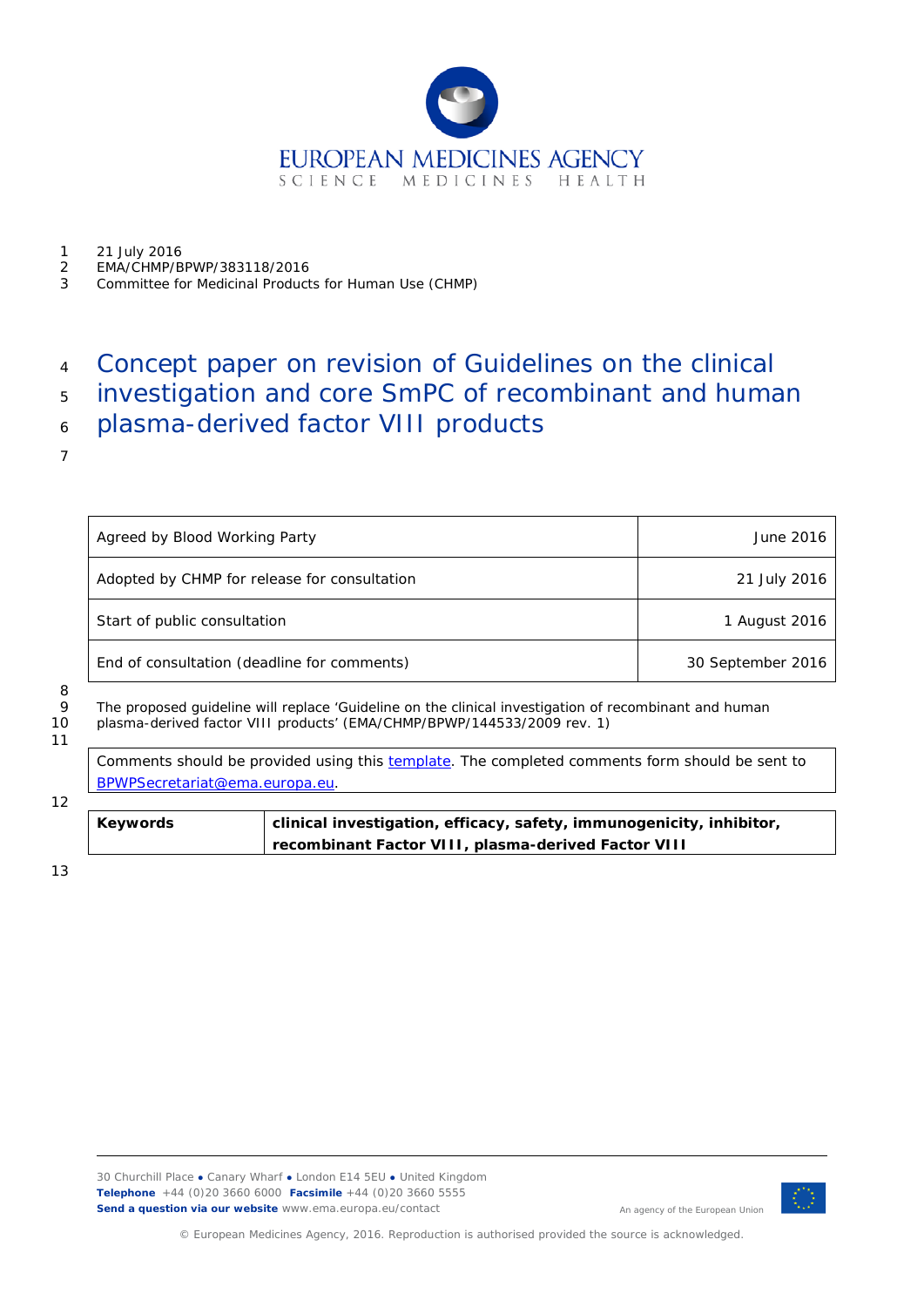## **1. Introduction**

The current "Guideline on the clinical investigation of recombinant and human plasma-derived factor

VIII products" (EMA/CHMP/BPWP/144533/2009 rev. 1, adopted January 2016) are in operation since

May 2016. The last update of the clinical guideline and the corresponding core SmPC

(EMA/CHMP/BPWP/1619/1999 rev. 2) has been performed to align the document with necessary

 formal modifications according to regulatory decisions e.g. potency labelling and monitoring of patient plasma samples.

In the light of increasing scientific knowledge [1,2,3,4] and taken into account the unique situation

22 that many factor concentrates are available, just entering the market or are in the pipeline and other

non-replacement therapy options are currently in development for treatment of haemophilia a revision

of the guideline(s) is regarded necessary.

## **2. Problem statement**

The last basic revision of the concerned guidelines coming into operation in 2012 requires a minimum

clinical data package of 100 Patients (PTP) to be presented at the time of marketing authorisation and

with the obligation to present post-authorisation data from at least 200 patients (PTP) within a certain

time frame. Additionally, for novel products clinical trials in 100 PUPs have been required. The

development of new therapy options in Haemophilia is increasing dramatically. Currently, a variety of

new factor concentrates have been developed or are still under development for prolonged half-live

 properties, which are expected to reduce the frequency of prophylactic therapy and thus enhance patient's convenience. Because Haemophilia A is a rare disease, the recruitment of suitable clinical trial

- patients might be a bottleneck.
- The most serious problem in hemophilia A is the development of neutralizing antibodies (inhibitors).
- Usually, inhibitor development occurs in the initial phase of Factor VIII exposure (i.e. in young children
- basically previously untreated patients -PUP). The publication of three large cohort studies (Rodin, UK

Haemophilia Centre Doctors Organisation – UKHCDO and FranceCoag study groups) performed in PUPs

lead to the consideration how to get the best capture of data from patients suffering from a rare

disease and as such evaluating also the possibilities of haemophilia registries for regulatory purposes.

A workshop to discuss the landscape and options of hemophilia registries was organized at EMA with

- relevant stakeholders in July 2015 and resulted in consensus statements published on EMA website
- 43 [5]. These consensus points included the recommendation to
- a) establish a minimum core parameter set of data to be collected in registries to address regulatory expectations, but also
- b) Reconsideration of the clinical trial requirements for PUP studies.
- In addition, general reflections based on the results of the cohort studies and also the information
- coming from a recent published randomised clinical trial comparing plasma-derived and recombinant
- Factor concentrates needs to be taken into account [1,2,3,4].
- Further aspects to be considered for the revision of both documents are based on the non-replacement
- therapy products being developed for Hemophilia treatment such as monoclonal antibodies, small
- peptides and gene therapy products.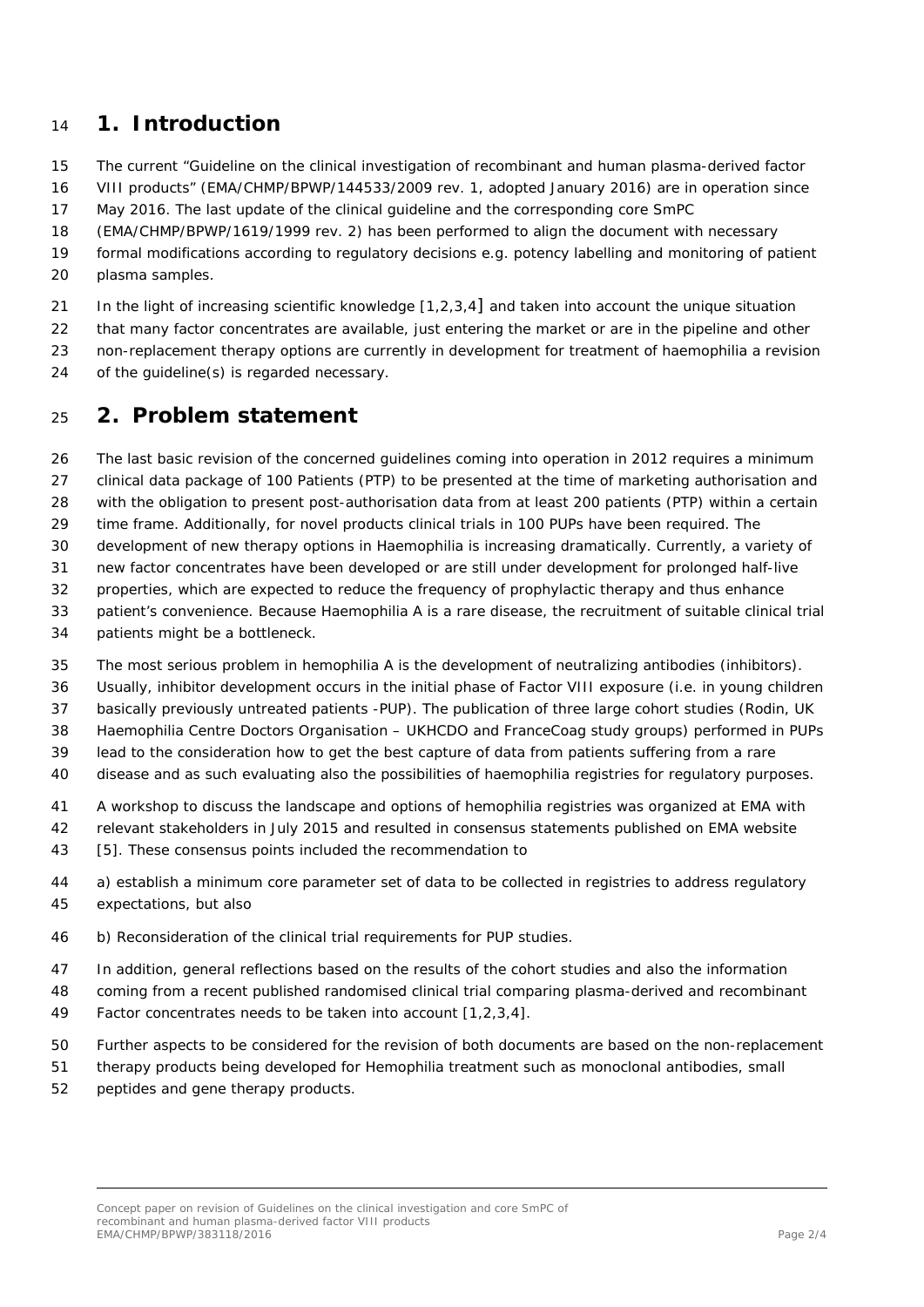## **3. Discussion (on the problem statement)**

- The historically unique situation of a rapid and broad development of haemophilia therapeutic products needs to be reflected in the clinical guideline and core SmPC for FVIII.
- Hereby, focus will be given on the reflection of the clinical trial concept and specifically on the
- requirements regarding clinical trials in PUPs. Furthermore, to complement current knowledge
- regulatory standards for registry data collection will be explored and defined. However, in light of the
- recently published information on inhibitor development in PUPs [1,2,3,4] the reconsideration of the
- PUP clinical trial concept needs to be aligned with the approval of a minimum core data set of
- parameters to be collected in registries as well as basic quality standards for running registries in
- haemophilia addressing regulatory purposes. In addition, clarification on applicability of the
- requirements of the GL and core SmPC for non-replacement products needs to be provided.

#### **4. Recommendation**

- The BPWP recommends revising the clinical Guideline on FVIII as well as the corresponding core SmPC
- for FVIII taking into account recent regulatory decisions (e.g. ABR) but basically regarding the following aspects:
- Reconsidering the clinical trial requirements in PUPs (e.g. applicability, concept, patient numbers, exposure days, statistics, consequences…)
- Establishing a minimum core parameter set on data collection in haemophilia disease registries addressing specifically safety aspects e.g. inhibitor detection
- 72 Addressing non-replacement therapies in Haemophilia

#### **5. Proposed timetable**

- Q2/2016-Discussion of the concept paper in BPWP/adoption CHMP for public consultation
- Q3/2016-Q4/2016-Revision of the Guideline and coreSmPC/discussion BPWP and relevant
- WP/committees
- Q1/2017- release for public consultation for 3 months
- **Due to the rapid development in hemophilia the revised guidelines should come immediately**
- **in operation once adopted. The relevant guidelines for FIX will be revised subsequently.**

#### **6. Resource requirements for preparation**

 The revision of these documents will be discussed during the meetings of the BPWP. External Parties 82 do have the opportunity to comment during the public consultation phase.

# **7. Impact assessment (anticipated)**

- The rapidity of progress and changes in haemophilia treatment reflected by the fact that many factor
- concentrates are available now, so called long acting products are entering the market and other non-
- replacement therapy options are in development makes it inevitable to reconsider the current
- requirements of the clinical trial concept taking into account the limits in availability of suitable patients
- but exploring also other data collection systems like registries. Modification of the clinical concept for
- 89 factor V III might have an impact on paediatric investigation plans but also on RMP requirements.